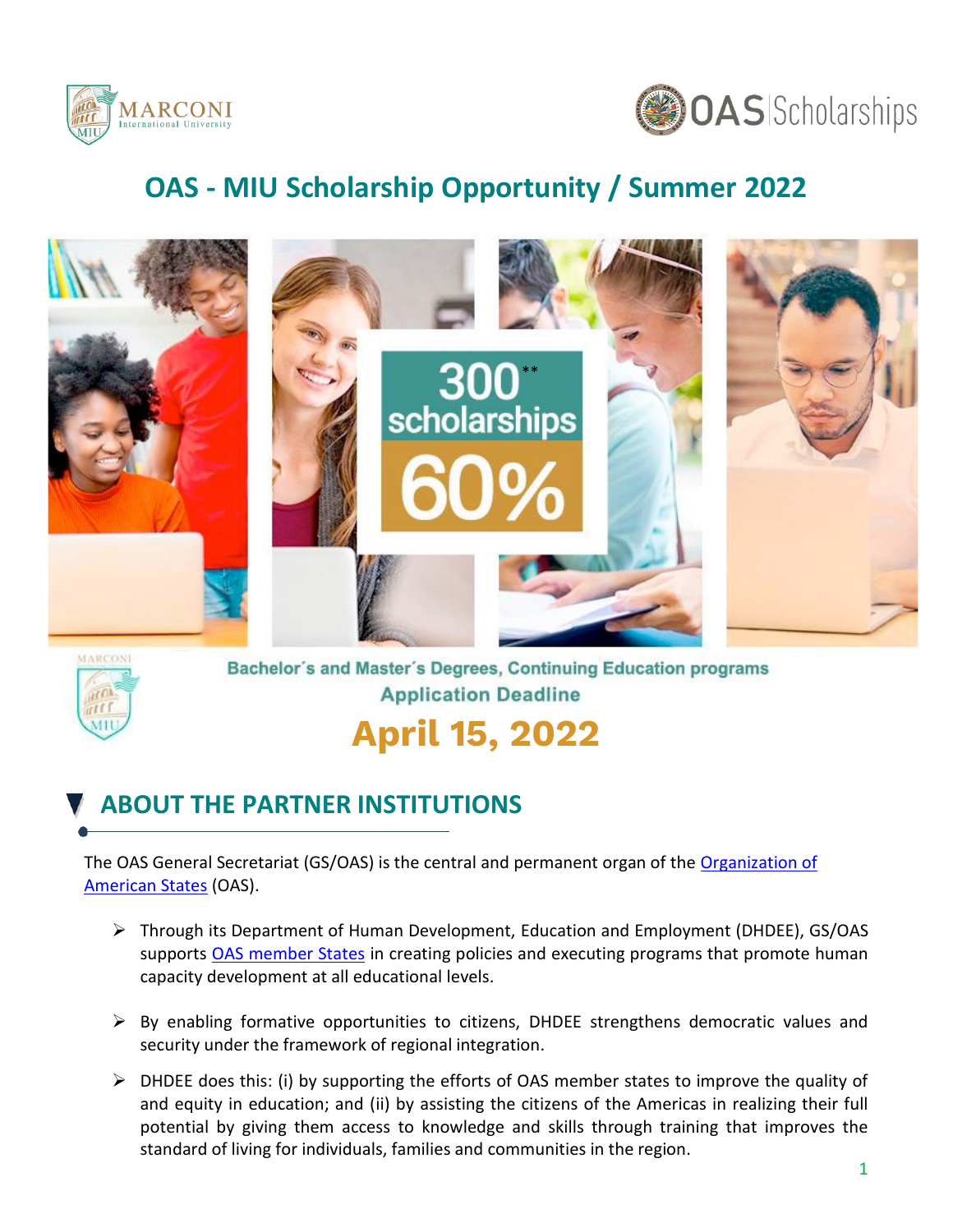The [Marconi International University](file:///C:/Users/JHoogdorp/AppData/Local/Microsoft/Windows/INetCache/Content.Outlook/W36OKZGT/%22https:/miuniversity.edu/%3futm_source=other&utm_medium=web&utm_content=pdf&utm_campaign=othermarconi_pdfen_gen_oea_web) (MIU) founded in 2012, is an innovative American university based in Miami, Florida.

- ➢ MIU is dedicated to innovation in learning technologies and methodologies and to advanced research at an international level at the service of societal changes and progress.
- $\triangleright$  MIU's commitment to excellence and quality inspires programs that prepare students to face global changes and to successfully apply their academic knowledge to real life situations.
- $\triangleright$  Its mission is to provide innovative and affordable high-quality degree programs and learning opportunities to both domestic and international students, utilizing the latest technologies and responding to students' needs in their pursuit of academic, personal, and professional integrity.
- $\triangleright$  MIU is part of the PROEDUCA Group, which is the undisputed leader in online education in Spain and has a growing presence in Latin America.
- $\triangleright$  Marconi International University has been licensed by the [Florida Department of Education](https://web02.fldoe.org/CIE/SearchSchools/SchoolSearchDetail.aspx?schoolID=5359) [\(Commission for Independent Education-](https://web02.fldoe.org/CIE/SearchSchools/SchoolSearchDetail.aspx?schoolID=5359) CIE)
- ➢ MIU has been accredited by the [Accrediting Council for Independent Colleges and Schools](http://personify.acics.org/Default.aspx?TabID=204) [\(ACICS\)](http://personify.acics.org/Default.aspx?TabID=204)

### **ACHIEVEMENTS AND INITIATIVES**

The mission of [Marconi International University \(MIU\)](https://miuniversity.edu/about-us/?utm_source=other&utm_medium=web&utm_content=pdf&utm_campaign=othermarconi_pdfen_gen_oea_web) consists of providing innovative and affordable degree programs and learning opportunities for national and international students, using the latest technologies and responding to the needs of students in their pursuit of academic, personal and professional integrity. MIU is committed to meeting the needs and expectations of all stakeholders (students, teaching and research staff, administration and services staff, public administrations and society in general), involved in the process, through quality training that seeks continuous improvement and excellence.

MIU has a special sensitivity to serve those students who, due to various circumstances, are unable to access face-to-face centers or those who are able, prefer to opt for more open and innovative solutions that emerging technologies open up online.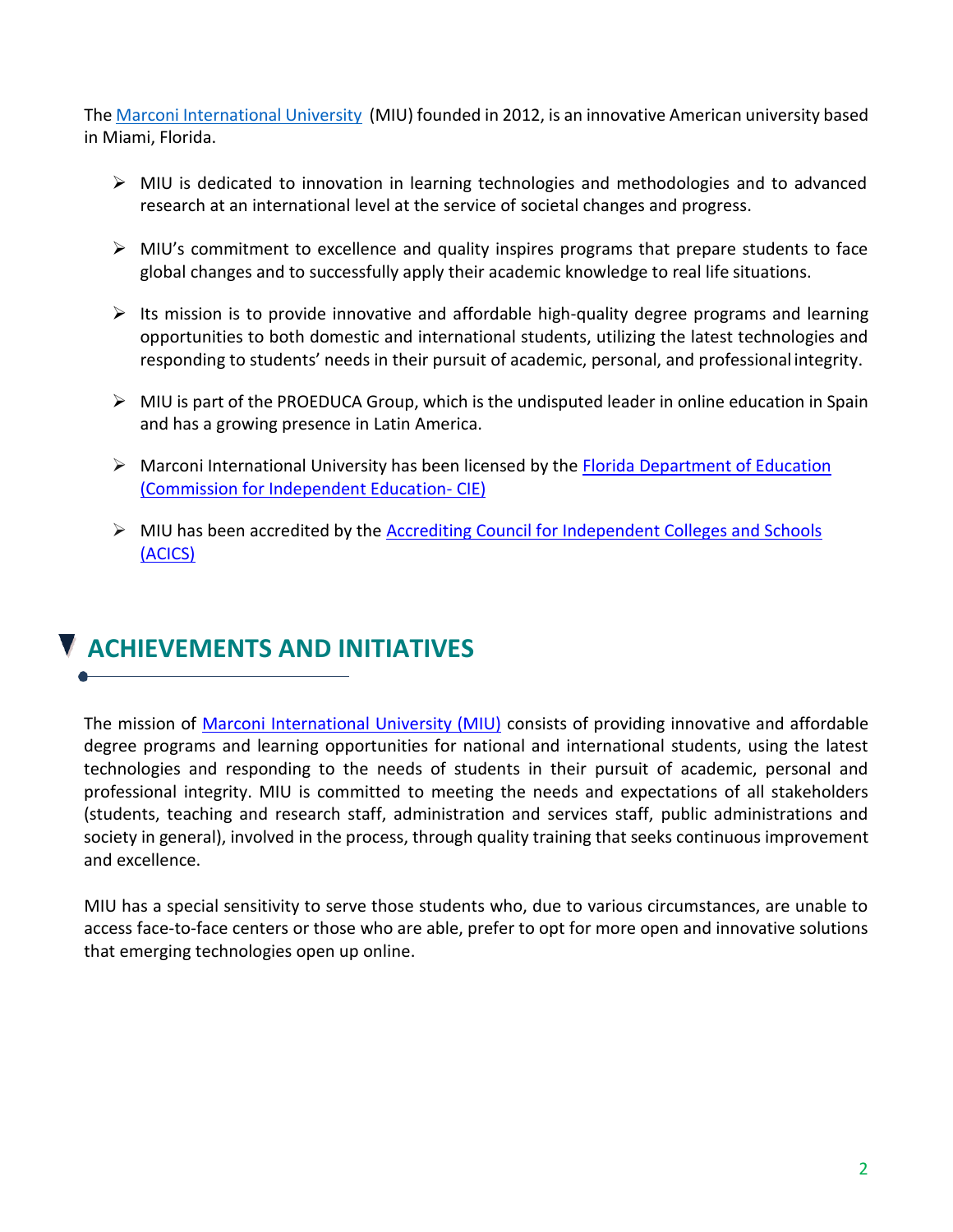# **SCHOLARSHIP OVERVIEW**

The General Secretariat of the Organization of American States (GS/OAS) and the [Marconi International University](https://miuniversity.edu/academic-programs/?utm_source=other&utm_medium=web&utm_content=pdf&utm_campaign=othermarconi_pdfen_gen_oea_web)  [\(MIU\)](https://miuniversity.edu/academic-programs/?utm_source=other&utm_medium=web&utm_content=pdf&utm_campaign=othermarconi_pdfen_gen_oea_web) of the United States have decided to support outstanding individuals from the Americas by sponsoring the following academic scholarships, to continue their undergraduate and postgraduate studies.

| <b>ACADEMIC PROGRAMS:</b> | Bachelor's Degree in Business Administration (BBA) plus Specialization<br>Bachelor's Degree Computer Engineering (BCE) plus Specialization<br>Master's Degrees in International Business Administration (iMBA) plus<br>Specialization<br>Master's Degree in Educational Leadership, Management and Emerging<br>Technologies (MEL) plus Specialization |  |  |  |  |  |
|---------------------------|-------------------------------------------------------------------------------------------------------------------------------------------------------------------------------------------------------------------------------------------------------------------------------------------------------------------------------------------------------|--|--|--|--|--|
| <b>MODALITY:</b>          | Online (Florida, United States)                                                                                                                                                                                                                                                                                                                       |  |  |  |  |  |
| <b>LANGUAGE:</b>          | <b>English or Spanish</b>                                                                                                                                                                                                                                                                                                                             |  |  |  |  |  |
| <b>DURATION:</b>          | l1.5 - 4 Years                                                                                                                                                                                                                                                                                                                                        |  |  |  |  |  |
| <b>DEADLINE:</b>          | Admission to the university and apply for the scholarship:<br><b>April 15th, 2022</b>                                                                                                                                                                                                                                                                 |  |  |  |  |  |
| <b>CALENDAR:</b>          | Classes begin: May 16th, 2022                                                                                                                                                                                                                                                                                                                         |  |  |  |  |  |
| <b>BENEFITS:</b>          | 60% tuition waiver for Scholarship Recipients                                                                                                                                                                                                                                                                                                         |  |  |  |  |  |

Scholarship benefits are subject to the academic performance of the scholarship recipient and based on the availability of funds. In order to receive these benefits, the scholarship recipient should not be reported with an unsatisfactory academic performance due to absences or failing courses.

### **APPLICATION FOR ADMISSION INFORMATION**

- $\checkmark$  Applicants should begin the admission process to the degree program covered by this scholarship program. For more information on the application for admission process, please go to MIU's website [clicking here.](https://miuniversity.edu/admission/?utm_source=other&utm_medium=web&utm_content=pdf&utm_campaign=othermarconi_pdfen_gen_oea_web) For assistance with your admissions application, please email[:](mailto:%20admissions@miuniversity.edu) [admissions@miuniversity.edu](mailto:%20admissions@miuniversity.edu)
- $\checkmark$  Before applying for admission, applicants are encouraged to read the program description, and ensure that the study area fulfills their expectations and interests. Please visit: the website to understand admission requirements to the programs of study.
- $\checkmark$  Applicants can contact the admissions team at [admissions@miuniversity.edu](mailto:admissions@miuniversity.edu) for more information about the university's admission process and program details.
- $\checkmark$  Applicants must be admitted to the MIU and apply for the OAS-MIU Scholarship through the university.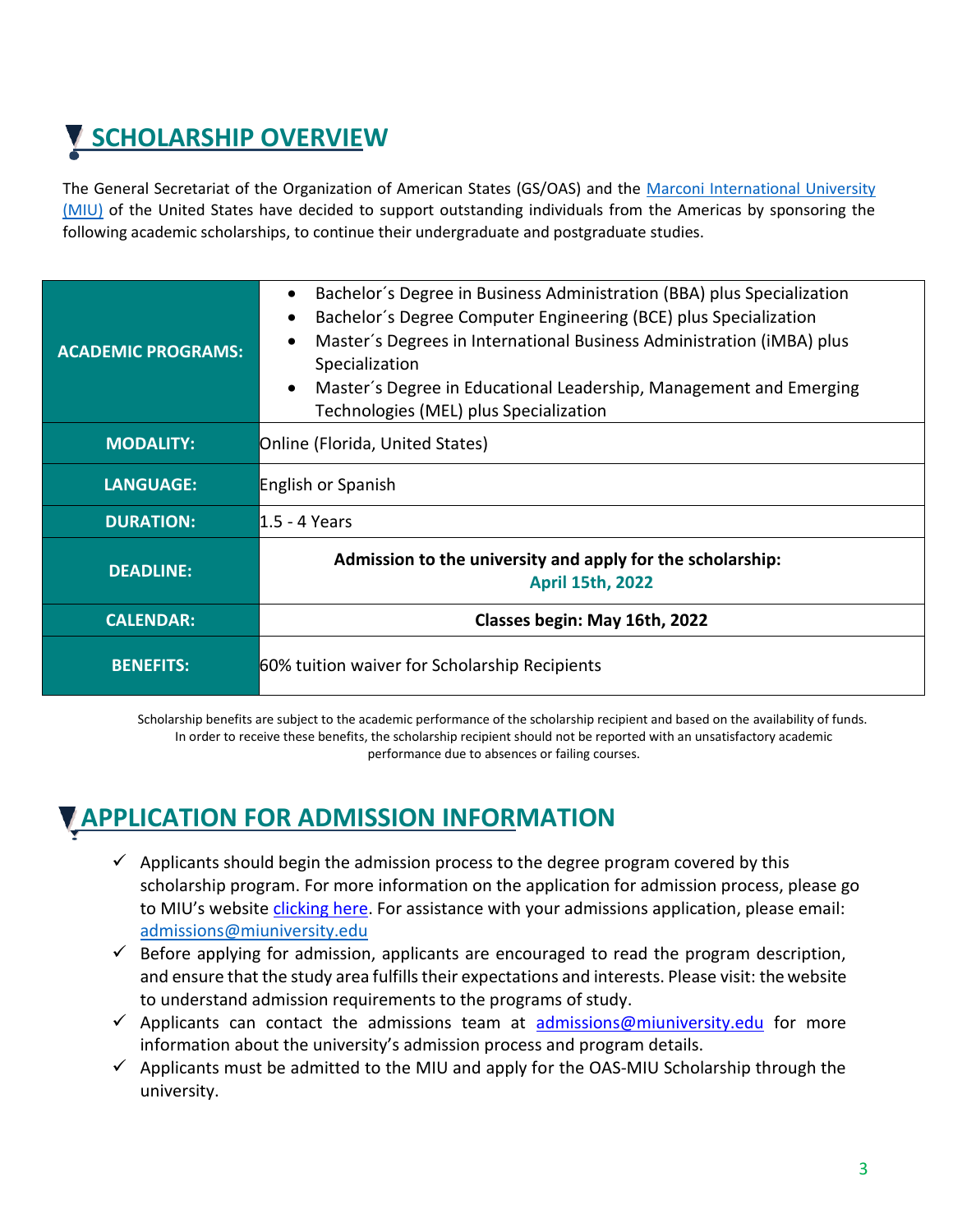### **Applicant's Professional Profile:**

In order to obtain detailed information on the profile required for each study program, it is recommended that the applicant visit the website [at this page,](https://miuniversity.edu/academic-programs/?utm_source=other&utm_medium=web&utm_content=pdf&utm_campaign=othermarconi_pdfen_gen_oea_web) and enter the title of their preference.

### **Table of Programs**

| Program<br>Name                                                | <b>Start Date</b><br>Language                                                                                                                                                       |                                                   | <b>Total Tuition</b> |        | <b>US</b><br>Length<br>(months)<br>Credits |     | Scholarship | Cost to be<br>covered by<br>scholar (Fees<br>not included) |  |
|----------------------------------------------------------------|-------------------------------------------------------------------------------------------------------------------------------------------------------------------------------------|---------------------------------------------------|----------------------|--------|--------------------------------------------|-----|-------------|------------------------------------------------------------|--|
|                                                                | Bachelor of Science Accredited Programs (English or Spanish)                                                                                                                        |                                                   |                      |        |                                            |     |             |                                                            |  |
|                                                                |                                                                                                                                                                                     | <b>Bachelor in Business Administration (BBA):</b> |                      |        |                                            |     |             |                                                            |  |
| <b>BBA</b>                                                     | + Data& Business Analytics Expert<br>+ Marketing 360º Expert<br>+ Digital Project Management Expert<br>+ Corporate Finance Expert<br>+ Design Management Expert                     | May 16th, 2022                                    | $\mathfrak{S}$       | 30.584 | 48                                         | 120 | 60%         | \$12.234                                                   |  |
|                                                                | <b>Bachelor in Computer Engineering (BCE):</b>                                                                                                                                      |                                                   |                      |        |                                            |     |             |                                                            |  |
| <b>BCE</b>                                                     | + Data& Business Analytics Expert<br>+ Marketing 360º Expert<br>+ Digital Project Management Expert<br>+ Corporate Finance Expert<br>+ Design Management Expert                     | May 16th, 2022                                    | $\mathfrak{L}$       | 30.584 | 48                                         | 120 | 60%         | \$12.234                                                   |  |
|                                                                | Master of Science Accredited Programs (English or Spanish)                                                                                                                          |                                                   |                      |        |                                            |     |             |                                                            |  |
|                                                                | Master Of Science In Educational Leadership, Management, And Emerging Technologies (MEL):                                                                                           |                                                   |                      |        |                                            |     |             |                                                            |  |
| <b>MEL</b>                                                     | + Data& Business Analytics Expert<br>+ Marketing 360º Expert<br>+ Digital Project Management Expert<br>+ Corporate Finance Expert<br>+ Design Management Expert                     | May 16th, 2022                                    | $\mathfrak{L}$       | 13.480 | 20                                         | 36  | 60%         | $\mathfrak{L}$<br>5.392                                    |  |
| <b>Master In International Business Administration (iMBA):</b> |                                                                                                                                                                                     |                                                   |                      |        |                                            |     |             |                                                            |  |
| <b>iMBA</b>                                                    | + Data& Business Analytics<br><b>Expert</b><br>+ Marketing 360º Expert<br>+ Digital Project Management<br><b>Expert</b><br>+ Corporate Finance Expert<br>+ Design Management Expert | May 16th, 2022                                    | $\mathfrak{S}$       | 13.830 | 20                                         | 42  | 60%         | $\mathfrak{S}$<br>5.532                                    |  |

| Master of Science Accredited Programs (English) |                                                                                                                               |                             |  |  |  |     |     |  |       |
|-------------------------------------------------|-------------------------------------------------------------------------------------------------------------------------------|-----------------------------|--|--|--|-----|-----|--|-------|
|                                                 | Master In International Business Administration (iMBA):                                                                       |                             |  |  |  |     |     |  |       |
| <b>iMBA</b>                                     | + Emergency Management & Disaster<br>Recovery (U.California Irvine)<br>$+$ Environmental Management (U.<br>California Irvine) | May 16th, 2022 \$ 13.420 20 |  |  |  | -42 | 60% |  | 5.368 |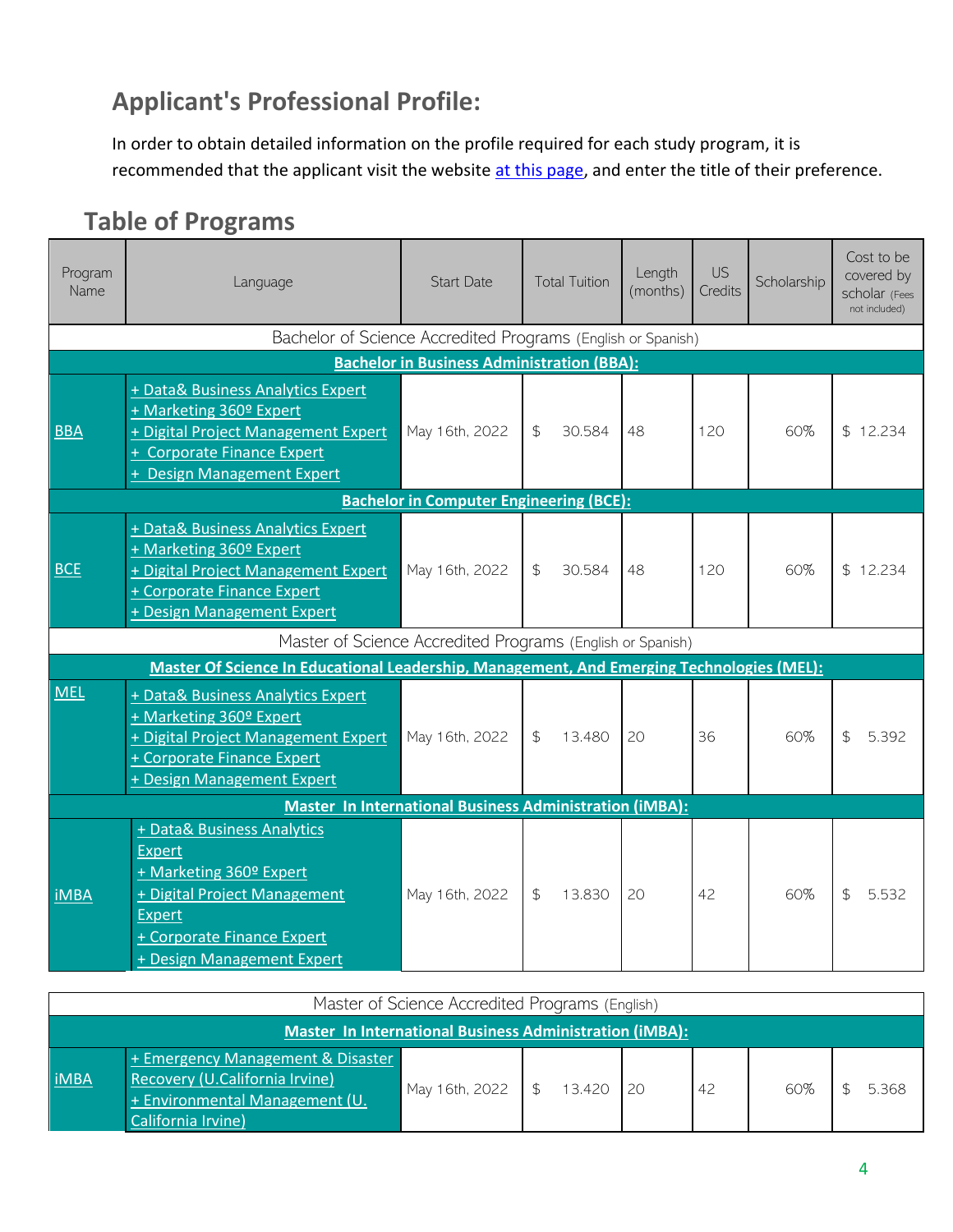## **SCHOLARSHIP APPLICATION PROCESS**

### **Step 1** Application for admission to the MIU study program:

- In order to apply for an OAS-MIU scholarship, it is essential to have been **admitted into any of the study programs described above** in the program table at MIU.
- Applicants must follow the **MIU admission process** to the study program of their interest.
- **The applicant must present [all the documentation](https://miuniversity.edu/admission/international-students/online/?utm_source=other&utm_medium=web&utm_content=pdf&utm_campaign=othermarconi_pdfen_gen_oea_web) that MIU requires. Once the student has been** admitted to the program of their choice, **MIU will issue the student an acceptance letter.**
- Applicants must take into account that it is necessary to **make the payment of the admission fee**  required by MIU, in order to be admitted to the study program. For more information on admission costs, please contact MIU directly.

**[MIU Registration](https://crm.miuniversity.edu/application-%20form/?utm_source=other&utm_medium=web&utm_content=pdf&utm_campaign=othermarconi_pdfen_gen_oea_web) – [Information request](https://miuniversity.edu/contact/?utm_source=other&utm_medium=web&utm_content=pdf&utm_campaign=othermarconi_pdfen_gen_oea_web)**

The deadline to request admission to study programs is: **April 15th, 2022**

*We recommend making sure to review the information contained in your application for admission to the study program before sending it*

### **STEP 2** OAS-MIU Scholarship Application

- **EXT** Students interested in applying for the scholarship must follow the admission process directly with MIU, stated above.
- By being admitted to the study programs included in this call and receiving the application letter, the applicant will automatically be considered as a candidate for the OAS-MIU scholarship.

#### **STEP 3** Selection of OAS-MIU scholars

MIU and the OAS will constitute a specialized Committee to make the selection of the hundred scholarship recipients. Among the elements that will be considered for the award of scholarships are the following aspects:

- $\checkmark$  The geographical distribution of the candidates, taking into account the most important needs of the Member States, according to the Human Development Index reported by the United Nations Development Program (UNDP)
- $\checkmark$  Academic profile, merit, and academic credentials
- $\checkmark$  The potential impact of the applicant on the completion of the studyprogram
- $\checkmark$  Gender distribution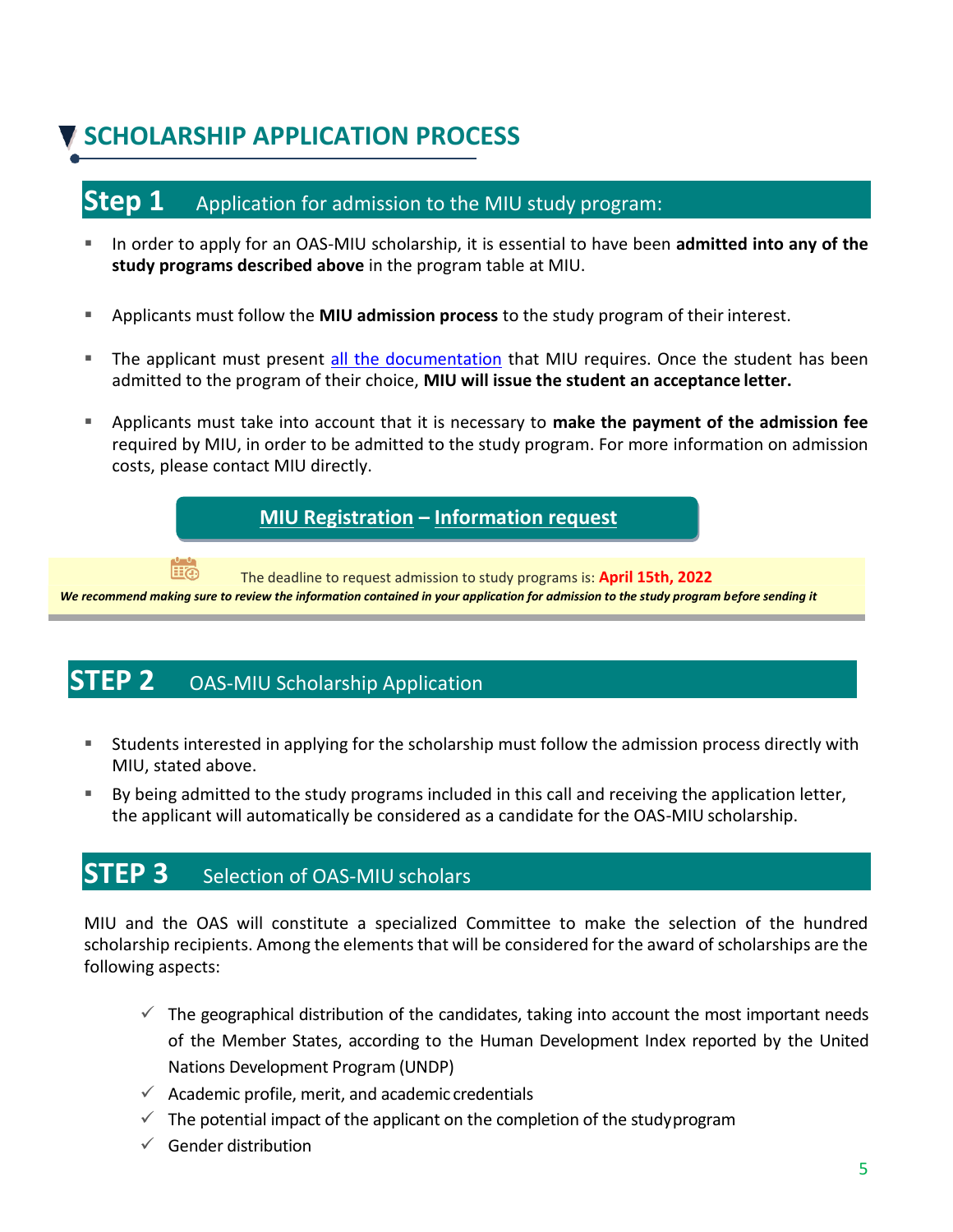### **STEP 4** Publication of OAS-MIU Results

The applicant must await the publication of the results of the evaluation and selection process of the candidates, which will be announced on [www.oas.org/scholarships](http://www.oas.org/scholarships) in **May 2022**.

### **STEP 5** Scholarship acceptance process and start of classes

- Only the selected candidates will be contacted by MIU through email, where they will receive the scholarship offer and the instructions to accept it.
- Once the candidate has accepted the scholarship offer, the fellow must initiate the corresponding payment procedures with MIU.

# **CONTACT INFORMATION**

For guidance on the programs and programs admission process, please contact:

MIU Admissions

- Telephone: **(+1) (786) 706-5695**
- E-mail: **[admissions@miuniversity.edu](mailto:admissions@miuniversity.edu)**

 $\circledR$ **[www.miuniversity.edu](http://www.miuniversity.edu/?utm_source=other&utm_medium=web&utm_content=pdf&utm_campaign=othermarconi_pdfen_gen_oea_web)**

### **EXPENSES NOT COVERED BY THIS SCHOLARSHIP**

Expenses not covered by this scholarship, and which are the sole responsibility of the scholarship recipients, are:

| <b>FINANCIAL</b>         | ❖ 40% of the remaining tuition cost,                                  |
|--------------------------|-----------------------------------------------------------------------|
| <b>RESPONSIBILITY OF</b> | ❖ application fees of USD 150,                                        |
| <b>SCHOLARSHIP</b>       | ❖ foreign credential evaluation (FCE) cost of USD 150,                |
| <b>RECIPIENTS</b>        | ❖ graduation fees of USD 400,                                         |
|                          | ❖ any additional charges not covered by the OAS-MIU PAEC Scholarship. |
|                          |                                                                       |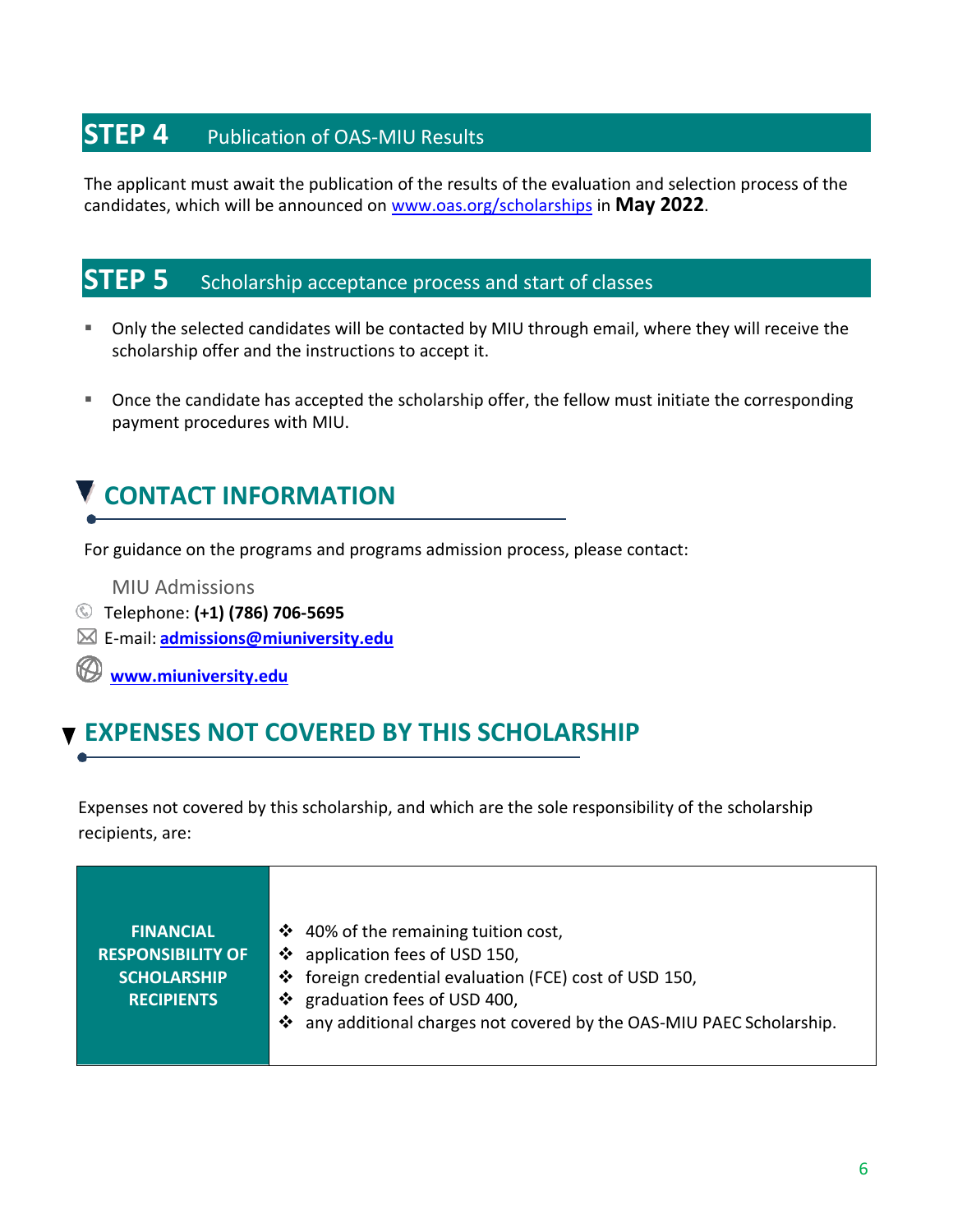# **ELIGIBILITY**

To be considered for this scholarship opportunity, an applicant must:

- $\triangleright$  Provide an unconditional admission letter to the Marconi International University.
	- o *This scholarship opportunity is open to new applicants as well as current students at MIU who are from an OAS memberstate.*
- $\triangleright$  Submit a complete scholarship application with all required supporting documents
- $\triangleright$  Be a citizen and/or permanent legal resident of any [OAS memberstate](http://www.oas.org/en/member_states/default.asp)
	- o *Applicants from Argentina must fill out a required form through the following link; <http://www.oas.org/en/scholarships/PAEC/2018/NOTA-SOLICITUD-DGCIN-2017.doc> and send it to the [National Liaison Office](http://www.oas.org/en/scholarships/regularprogram/one.asp) (ONE) in Argentina.*

The following applicants are ineligible:

- $\otimes$  Current OAS scholarship holders and Citizens and/or permanent residents of the United States.
- GS/OAS staff and their immediate relatives or GS/OAS consultants
- $\otimes$  OAS Permanent officials and their immediate relatives.

# **SCHOLARSHIP SELECTION CRITERIA:**

- $\checkmark$  The merits and overall credentials of the candidate, including his/her academic and professional background;
- $\checkmark$  Geographical distribution of the applicants, taking into account the greater needs of the smaller and relatively less developed economies;
- $\checkmark$  Applicants whose essays portray the highest potential for impact upon return to their countries of origin; and
- $\checkmark$  Gender diversity.

# **SCHOLARSHIP SELECTION PROCESS:**

| <b>Selection</b><br><b>Committee</b> | MIU and the OAS will select the scholarship awardees, based on the criteria<br>listed above. The names of the scholarship awardees will be published in May 2022<br>at http://www.oas.org/en/scholarships/. |
|--------------------------------------|-------------------------------------------------------------------------------------------------------------------------------------------------------------------------------------------------------------|
| <b>Notification of</b>               | MIU will contact selected candidates by email with the scholarship offer and                                                                                                                                |
| selected                             | instructions for the scholarship acceptance. Applicants who are not selected will not                                                                                                                       |
| candidates                           | be contacted.                                                                                                                                                                                               |